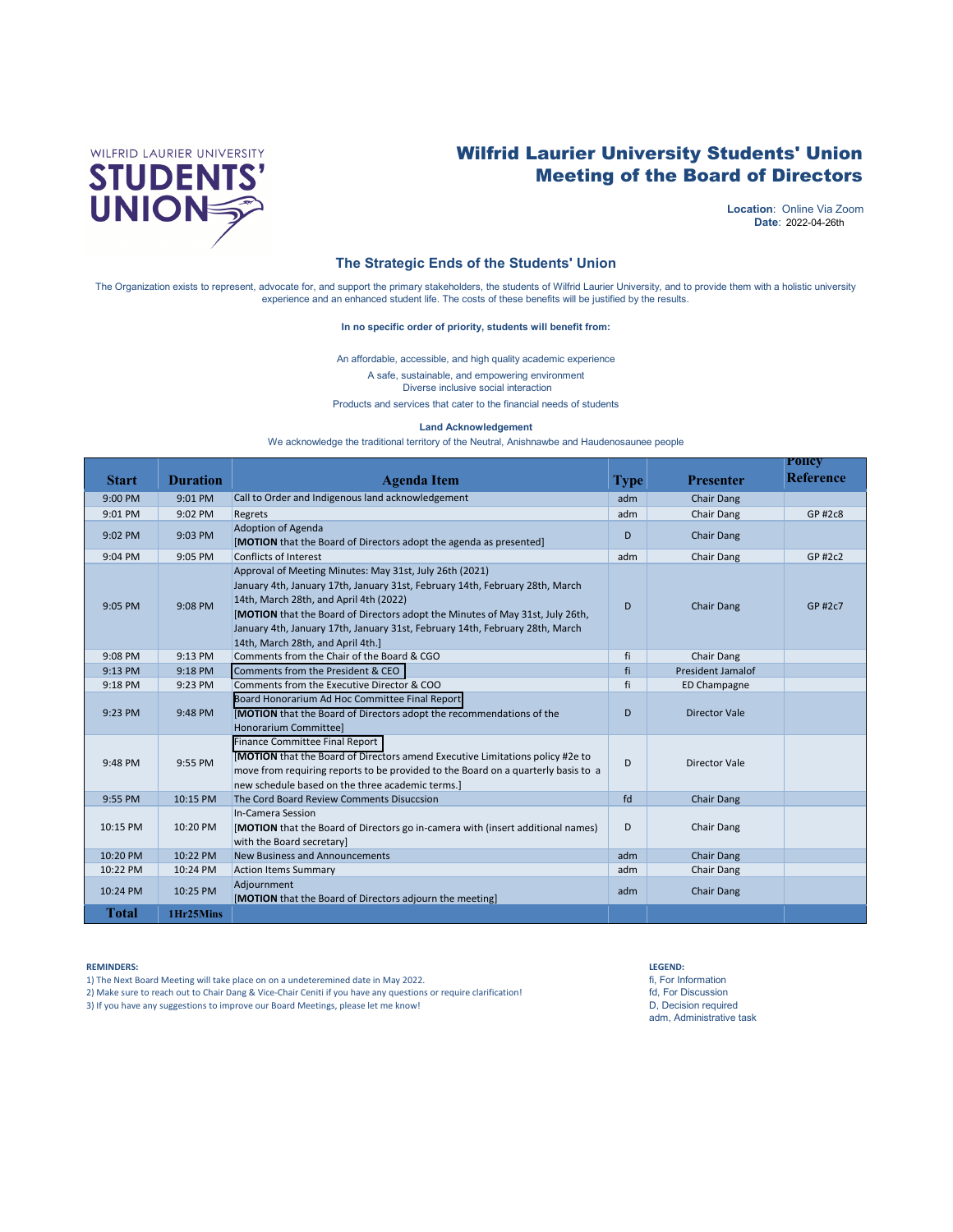<span id="page-1-0"></span>Fred Nichols Campus Centre 75 University Ave., West Waterloo, ON, N2L 3C5 519.884.0710 x3335 yourstudentsunion.ca



Brantford Student Centre 103 Darling Street Brantford, ON, N3T 2K8 519.756.8228 x5971 yourstudentsunion.ca

To Members of the Board,

I have read the notes from the year-end review and acknowledge the strengths and weaknesses highlighted. I appreciate the time and effort taken to organize and discuss these recommendations and I assure you that both the operations team, and I, will continue to improve on these areas. Best,

floch f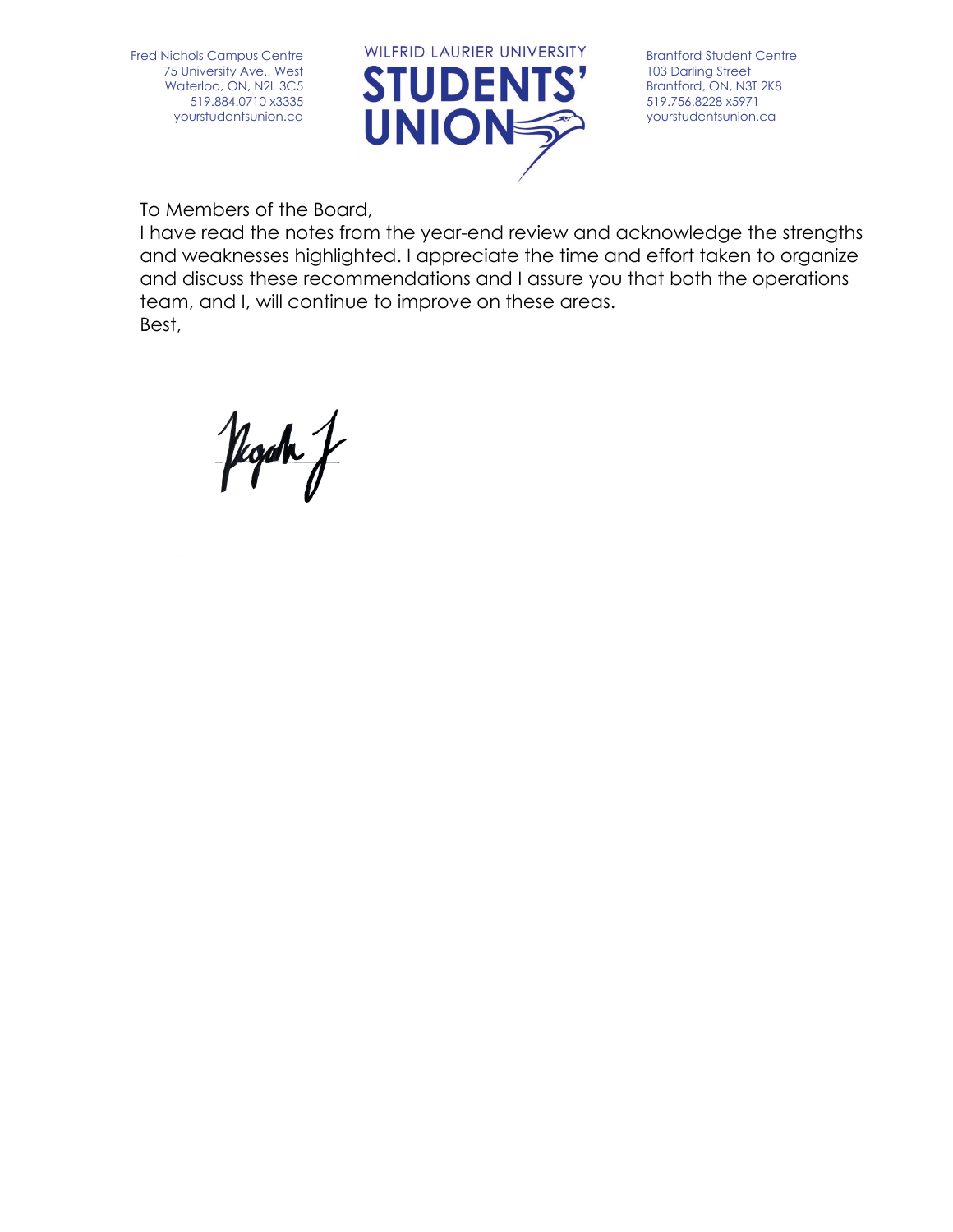<span id="page-2-0"></span>

 **Submitted:** April 26, 2022 **Prepared By:** Brandon Vale, Chair of the Board Honorarium Ad Hoc Committee **Purpose:** To provide with an update on the work of the Committee and to present recommendations to the Board for consideration

### **Summary:**

The purpose of this briefing note is to report back to the Board with recommendations following the direction that was previously provided to the Committee by the Board. Previously, the Board provided direction to the Committee on the options that it wanted the Committee to explore further. Since the establishment of the Committee on July 8, 2021, the Committee has met on several occasions and has worked diligently in pursuit of its goal to provide recommendations to the Board to bring the organization into compliance with its by-laws in respect of the matter of the Chair's honorarium as set out in Board policy.

Given the timelines, the Committee chose to focus its efforts on formulating policy revisions for the existing policy outlining the role of the Chief Governance Officer and Chair of the Board. The Committee also focused its efforts on further exploring and refining a newly proposed Governance and Elections Coordinator role. The Committee feels that the next Board will be best equipped to adequately conduct the necessary due diligence and research with respect to looking at alternative forms of remuneration, including the possibility of a tuition-off for the Chair.

The Board is being asked to consider adopting the policy changes as outlined in the attached enclosures. In addition, a draft job description for the Governance and Elections Coordinator position has been enclosed as an information item. It should be noted that given the tight timelines, the Committee did not have the benefit of receiving support from the corporation's human resources subject-matter experts, so the draft should be reviewed in context. Consequently, the job description is only being provided for the benefit of the Board receiving this preliminary information rather than being able to approve it at this time.

#### **Next Steps:**

The next Board will need to continue the work that the Committee has carried out to date. Therefore, it is recommended that the Committee remain in existence until such time as the next Board is in a position to bring final recommendations to the Board in respect of other forms of remuneration for the Chair & CGO and recommendations with respect to the hiring of a Governance and Elections Coordinator.

It will be pivotal for the next Board to further refine the draft job description and to develop the appropriate policies and procedures with respect to this new role as it relates to the relationship of this role with the Board and staff. This will necessitate evaluating how the hiring process should unfold, determining the reporting relationship for the role, as well as determining who is responsible for managing and monitoring the performance of the employee. Additionally, it should be noted that the funds associated with what is formerly the honorarium for the Chair & CGO were moved into a reserve account within the Governance Budget for the 2022-2023 fiscal year. Once the Board is in a position to move forward with hiring for the Governance and Elections Coordinator role, it is recommended that the Board give consideration to allocating some of the funds set aside in the reserve account to cover the wages or salary for this new role.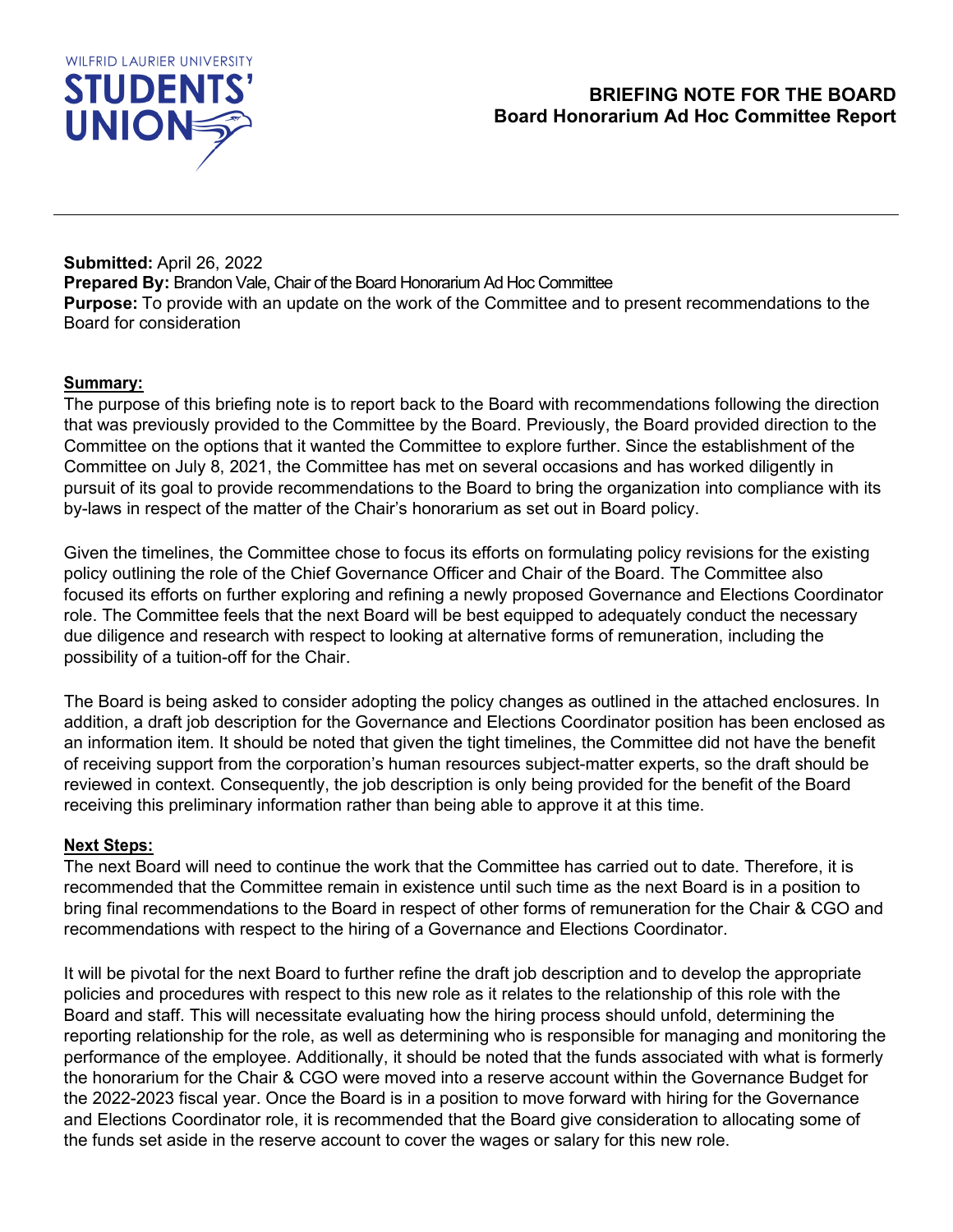# **Recommendation:**

That the Board approve the revisions to Governance Process policy #2d as set out in appendix A.

#### **Enclosures:**

- Appendix A: Tracked changes version of revised policy GP #2d
- Appendix B: Clean version of revised policy GP #2d
- Appendix C: Draft Job Description Governance and Elections Coordinator
- Appendix D: Considerations for the Role Governance and Elections Coordinator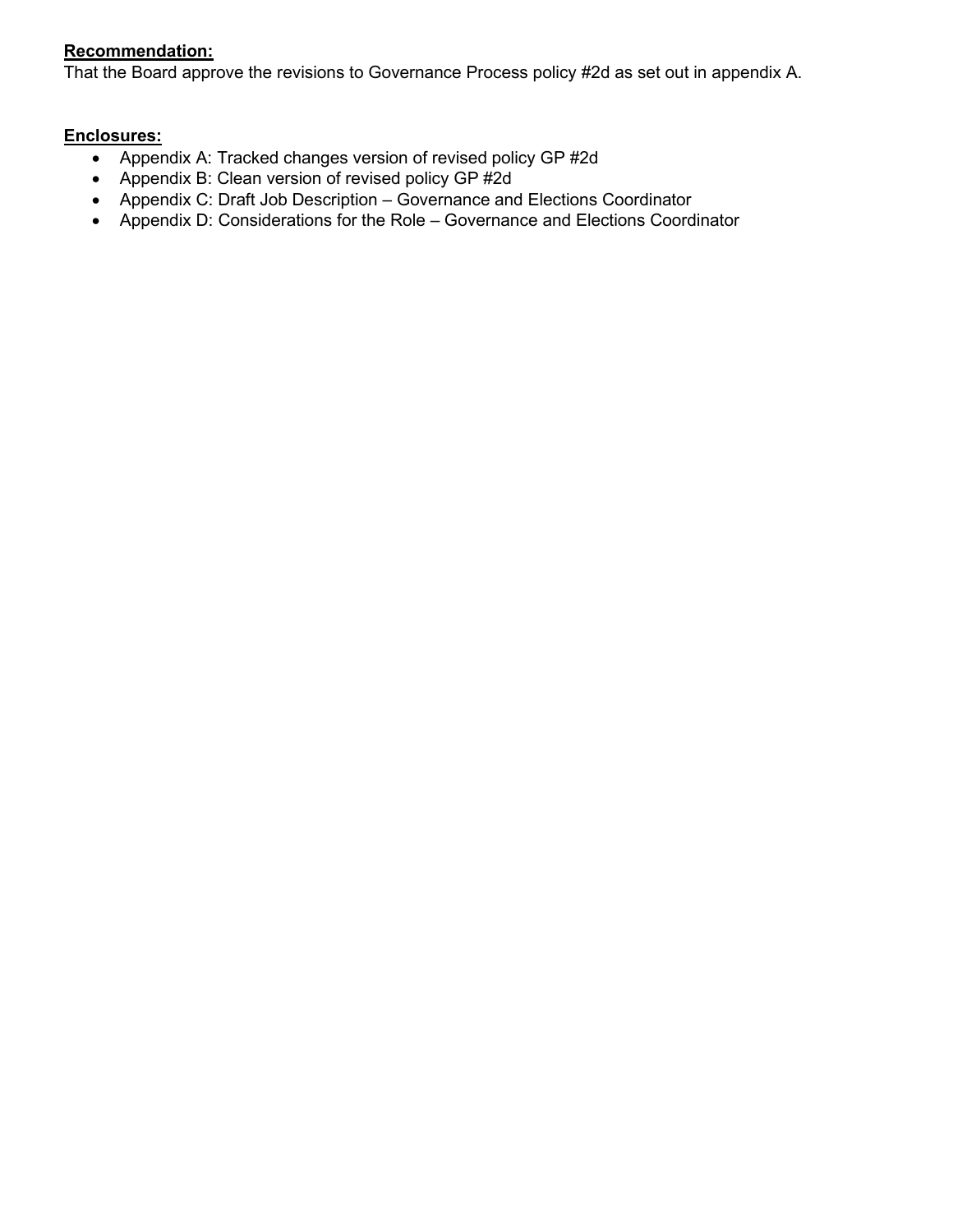# **Appendix A:**

**Tracked changes version of revised policy GP #2d**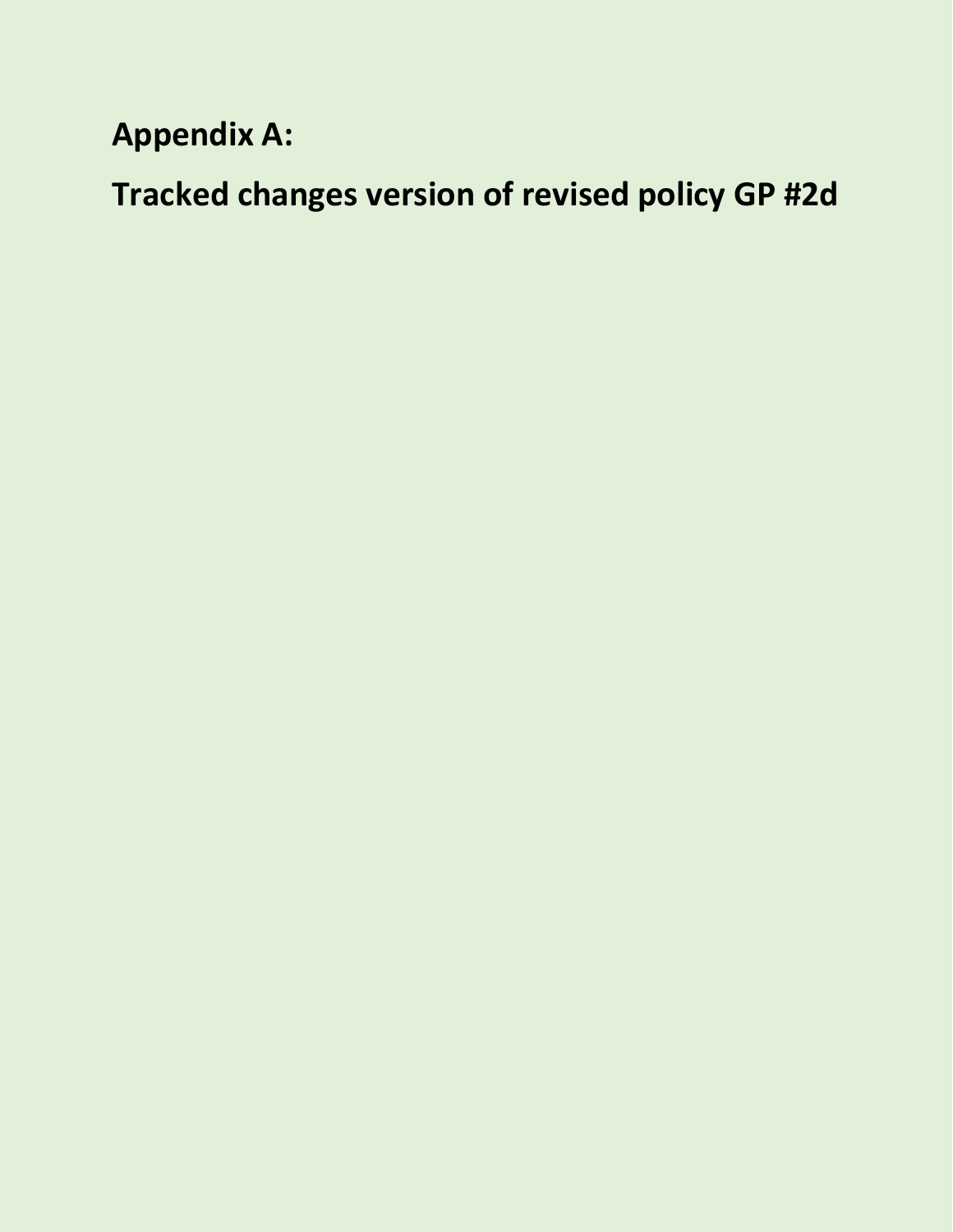**The Chair of the Board and Chief Governance Officer (CGO), a specially empowered member of the Board, assures the integrity of all governance processes.** 

#### **The Chair of the Board and CGO will:**

- 1. Ensure that the Board behaves consistently with its own rules and those legitimately imposed upon it from outside the Organization;
	- a. Meeting discussion content will ordinarily only be those issues, which, according to Board policy, clearly belong to the Board to decide or to monitor;
	- b. Deliberation will be fair, open, and thorough, but also timely, orderly and kept to the point; and
	- c. Information that is for neither monitoring performance nor Board decisions will be avoided or minimized and always noted as such.
- 2. Make decisions that fall within the topics covered by Board policies on Governance Process and Board-Management Delegation, with the exception of:
	- Employment or termination of the President; and
	- Where the Board specifically delegates portions of this authority to others.
- 3. Use any reasonable interpretation of the provisions in these policies;
	- a. The CGO is empowered to chair Board meetings with all the commonly accepted power of that position;
	- b. The CGO has no authority to make decisions about policies created by the Board within Ends and Executive Limitations policy areas.
	- c. The CGO has no authority to supervise or direct the President.
	- d. The CGO may represent the Board to outside parties in announcing Board-stated positions and in stating CGO decisions and interpretations within the areas delegated to the CGO;
	- e. The CGO will ensure the provision of effective monitoring of Governance Process Policies;
	- f. The CGO may delegate this authority, but will remain accountable for its use;
	- g. The CGO shall act in a coaching role for other directors.
- 4. Be authorized to exercise other duties that include, but are not limited to:
	- a. Establishing and implementingEnsuring that a training schedule for the Board is developed and implemented in collaboration with the Board and the Governance and Elections Coordinator;
	- b. Creating Ensuring that a schedule of Board meetings for the year is developed and implemented in collaboration with the Governance

Policy Type: Governance Process Monitoring Type: Internal Report Monitoring Frequency: Three (3) times annually Date Approved: February 12, 2007 Date of Last Amendment: December 4, 2020 Date of Last Direct Inspection: December 4, 2020 Must be Direct Inspected by April 2025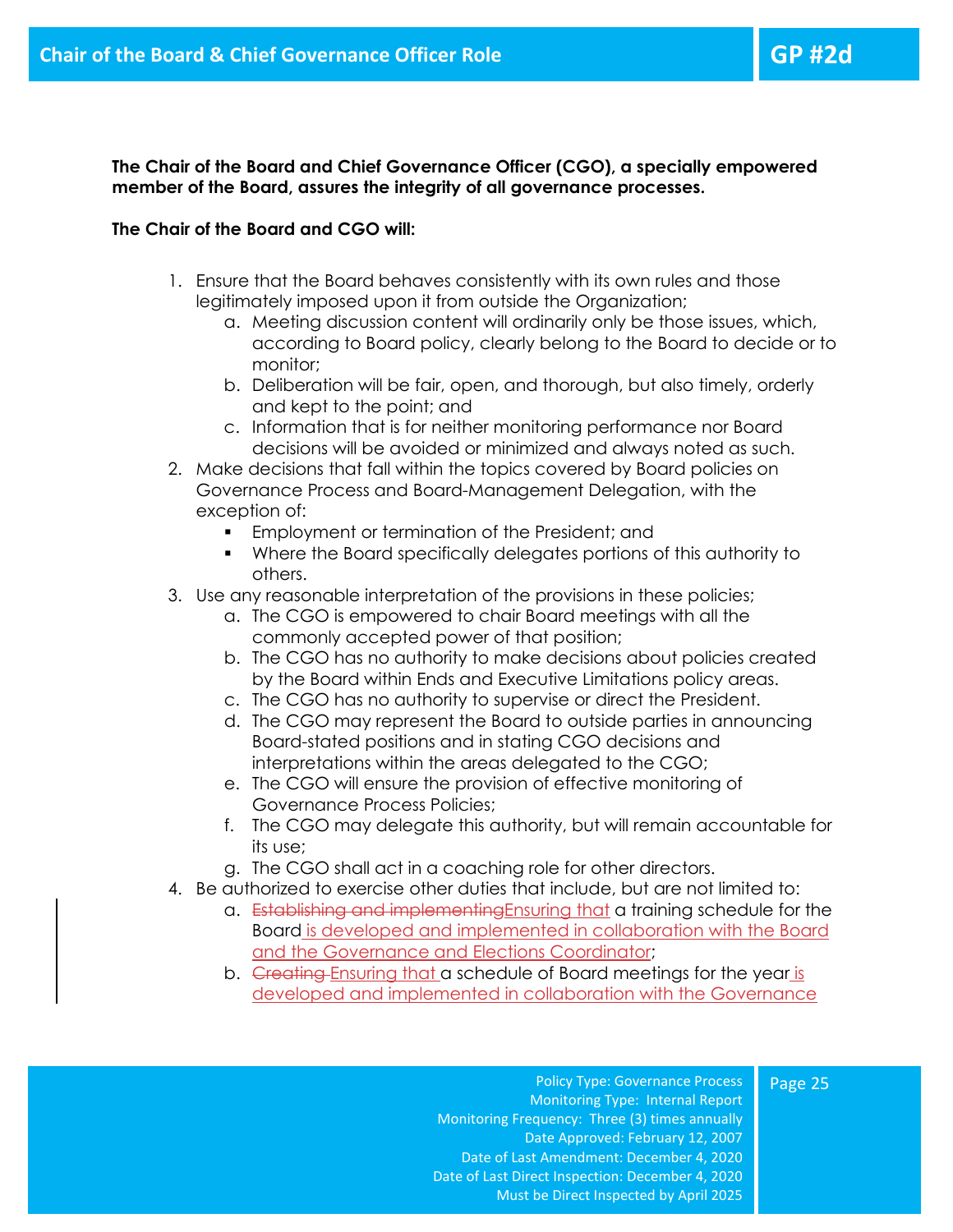and Elections Coordinator and to be presented to the Board for approval;

- c. Supervising the Chief Returning Officer andOverseeing the elections process for the Annual General Meeting of the Organization; • The CGO shall be responsible for the hiring of a Chief Returning
	- Officer who shall oversee the elections process.
- d. The facilitation of Board processes;
- e. The compilation and distribution of all Board-relevant material and documents prior to meetings of the Board in collaboration with the Governance and Elections Coordinator;
- f. Acting as the official liaison between the Board of Directors and the President;
- g. The compilation and facilitation of the Board's mid-year and end-ofyear evaluation of the President;
- h. The maintenance and revision of the Policy Governance® manual of the Organization in accordance with Board decisions;
- i.h. The preparation and facilitation of transition process for the CGOelect;
- $\frac{1}{k}$ . The compilation and facilitation of self-evaluations in mid-year and end-of-year reports for the Board;
- $\overline{k}$ . The facilitation of meeting evaluations for Board performance.
- 5. Ensure that at least one (1) other Board member is sufficiently familiar with Board and CGO issues and procedures to enable them to take over with reasonable proficiency as an interim successor if there is a sudden loss of CGO services.
- 6. Allow Board members to recommend or request an item for Board discussion by submitting the item to the CGO Chair through the Governance and Elections Coordinator no later than three (3) days before the meeting.
- 7. Receive an honorarium of \$22,000, adjusted by inflation according to the Consumer Price Index, from May 1st until April 30th of the current fiscal year, unless the CGO wishes to assume a smaller honorarium.

#### Page 26

Policy Type: Governance Process Monitoring Type: Internal Report Monitoring Frequency: Three (3) times annually Date Approved: February 12, 2007 Date of Last Amendment: December 4, 2020 Date of Last Direct Inspection: December 4, 2020 Must be Direct Inspected by April 2025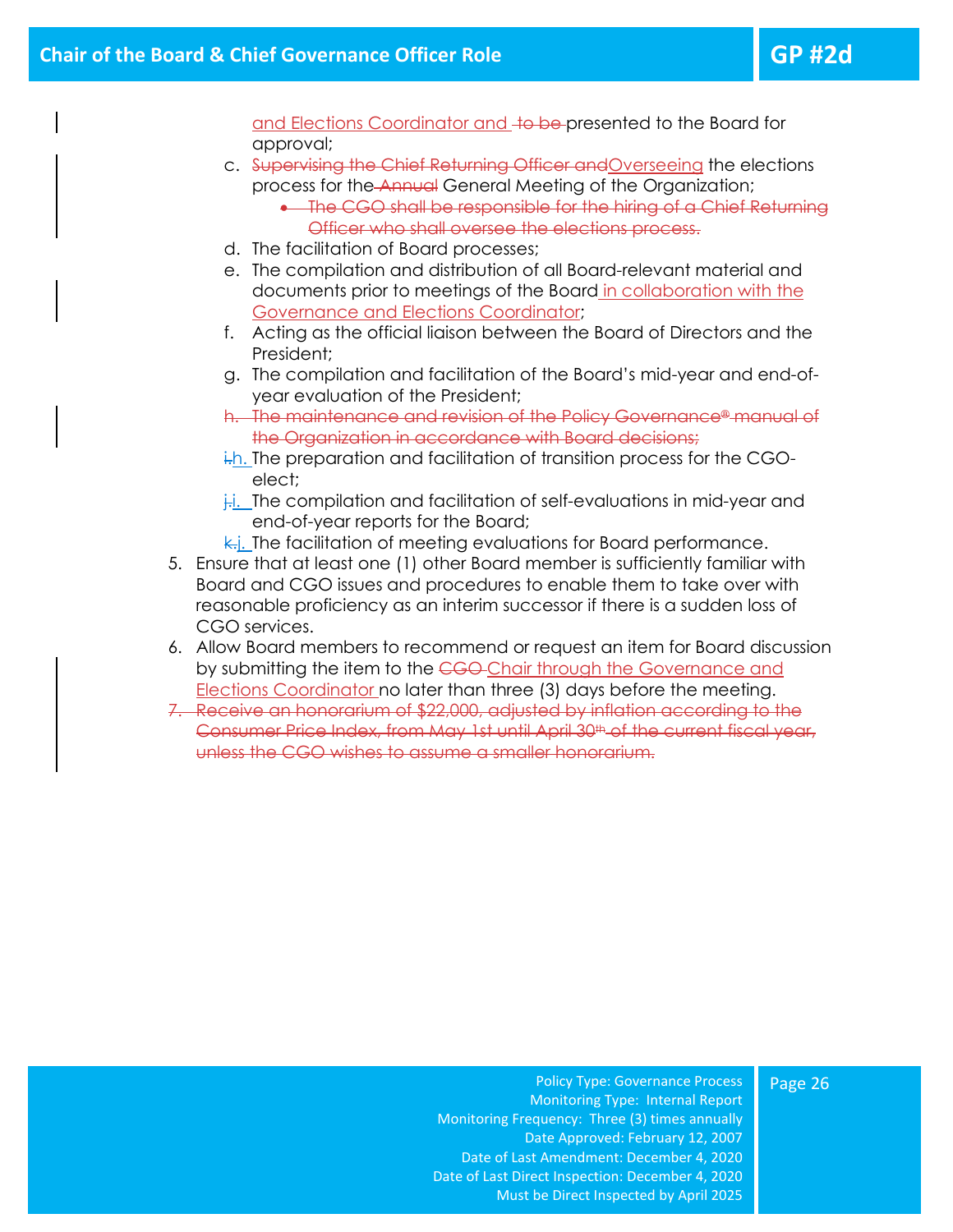**Appendix B:**

**Clean version of revised policy GP #2d**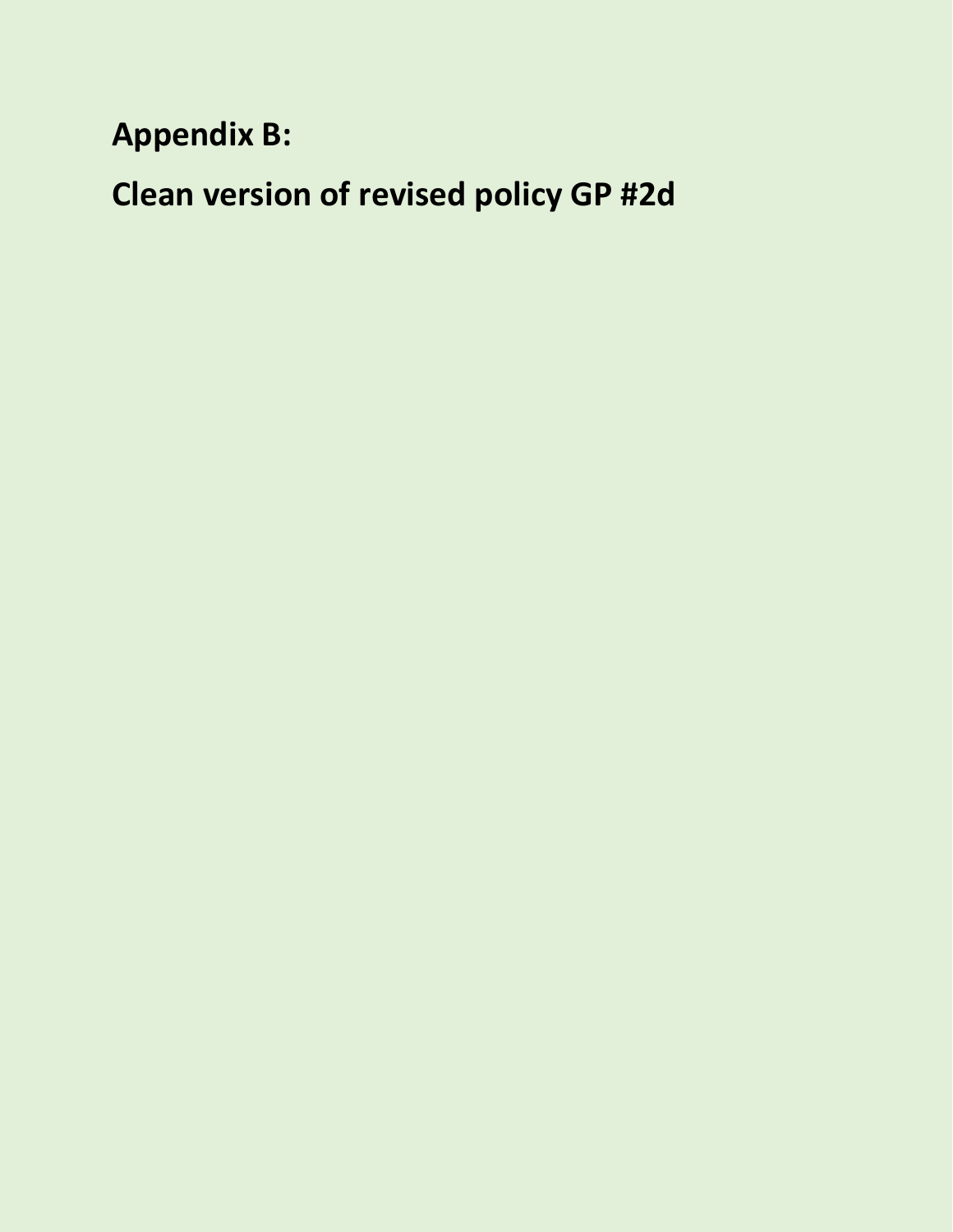Page 25

**The Chair of the Board and Chief Governance Officer (CGO), a specially empowered member of the Board, assures the integrity of all governance processes.** 

#### **The Chair of the Board and CGO will:**

- 1. Ensure that the Board behaves consistently with its own rules and those legitimately imposed upon it from outside the Organization;
	- a. Meeting discussion content will ordinarily only be those issues, which, according to Board policy, clearly belong to the Board to decide or to monitor;
	- b. Deliberation will be fair, open, and thorough, but also timely, orderly and kept to the point; and
	- c. Information that is for neither monitoring performance nor Board decisions will be avoided or minimized and always noted as such.
- 2. Make decisions that fall within the topics covered by Board policies on Governance Process and Board-Management Delegation, with the exception of:
	- Employment or termination of the President; and
	- Where the Board specifically delegates portions of this authority to others.
- 3. Use any reasonable interpretation of the provisions in these policies;
	- a. The CGO is empowered to chair Board meetings with all the commonly accepted power of that position;
	- b. The CGO has no authority to make decisions about policies created by the Board within Ends and Executive Limitations policy areas.
	- c. The CGO has no authority to supervise or direct the President.
	- d. The CGO may represent the Board to outside parties in announcing Board-stated positions and in stating CGO decisions and interpretations within the areas delegated to the CGO;
	- e. The CGO will ensure the provision of effective monitoring of Governance Process Policies;
	- f. The CGO may delegate this authority, but will remain accountable for its use;
	- g. The CGO shall act in a coaching role for other directors.
- 4. Be authorized to exercise other duties that include, but are not limited to:
	- a. Ensuring that a training schedule for the Board is developed and implemented in collaboration with the Board and the Governance and Elections Coordinator;
	- b. Ensuring that a schedule of Board meetings for the year is developed and implemented in collaboration with the Governance and Elections Coordinator and presented to the Board for approval;

Policy Type: Governance Process Monitoring Type: Internal Report Monitoring Frequency: Three (3) times annually Date Approved: February 12, 2007 Date of Last Amendment: December 4, 2020 Date of Last Direct Inspection: December 4, 2020 Must be Direct Inspected by April 2025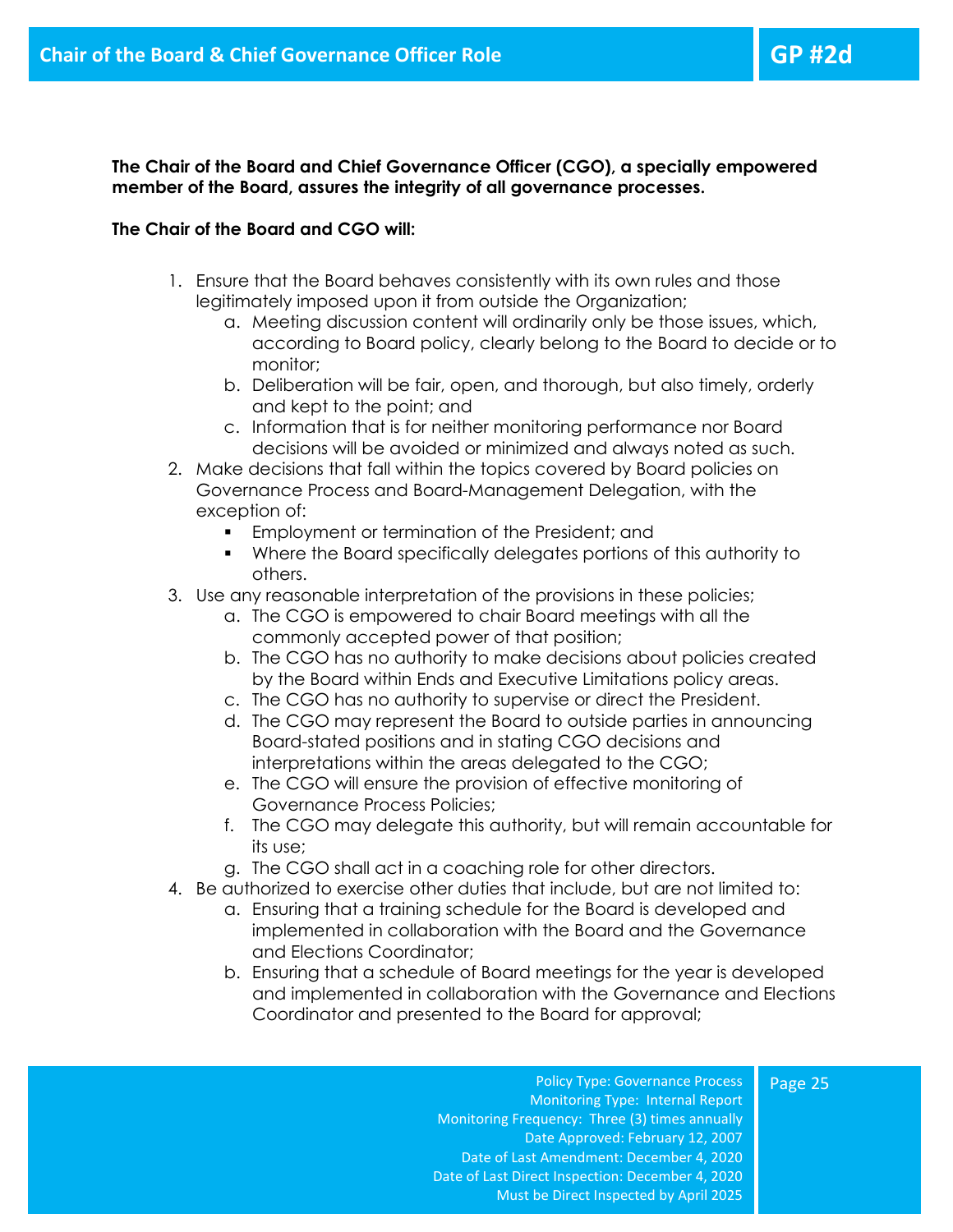- c. Overseeing the elections process for the General Meeting of the Organization;
- d. The facilitation of Board processes;
- e. The compilation and distribution of all Board-relevant material and documents prior to meetings of the Board in collaboration with the Governance and Elections Coordinator;
- f. Acting as the official liaison between the Board of Directors and the President;
- g. The compilation and facilitation of the Board's mid-year and end-ofyear evaluation of the President;
- h. The preparation and facilitation of transition process for the CGOelect;
- i. The compilation and facilitation of self-evaluations in mid-year and end-of-year reports for the Board;
- j. The facilitation of meeting evaluations for Board performance.
- 5. Ensure that at least one (1) other Board member is sufficiently familiar with Board and CGO issues and procedures to enable them to take over with reasonable proficiency as an interim successor if there is a sudden loss of CGO services.
- 6. Allow Board members to recommend or request an item for Board discussion by submitting the item to the Chair through the Governance and Elections Coordinator no later than three (3) days before the meeting.

Page 26

Policy Type: Governance Process Monitoring Type: Internal Report Monitoring Frequency: Three (3) times annually Date Approved: February 12, 2007 Date of Last Amendment: December 4, 2020 Date of Last Direct Inspection: December 4, 2020 Must be Direct Inspected by April 2025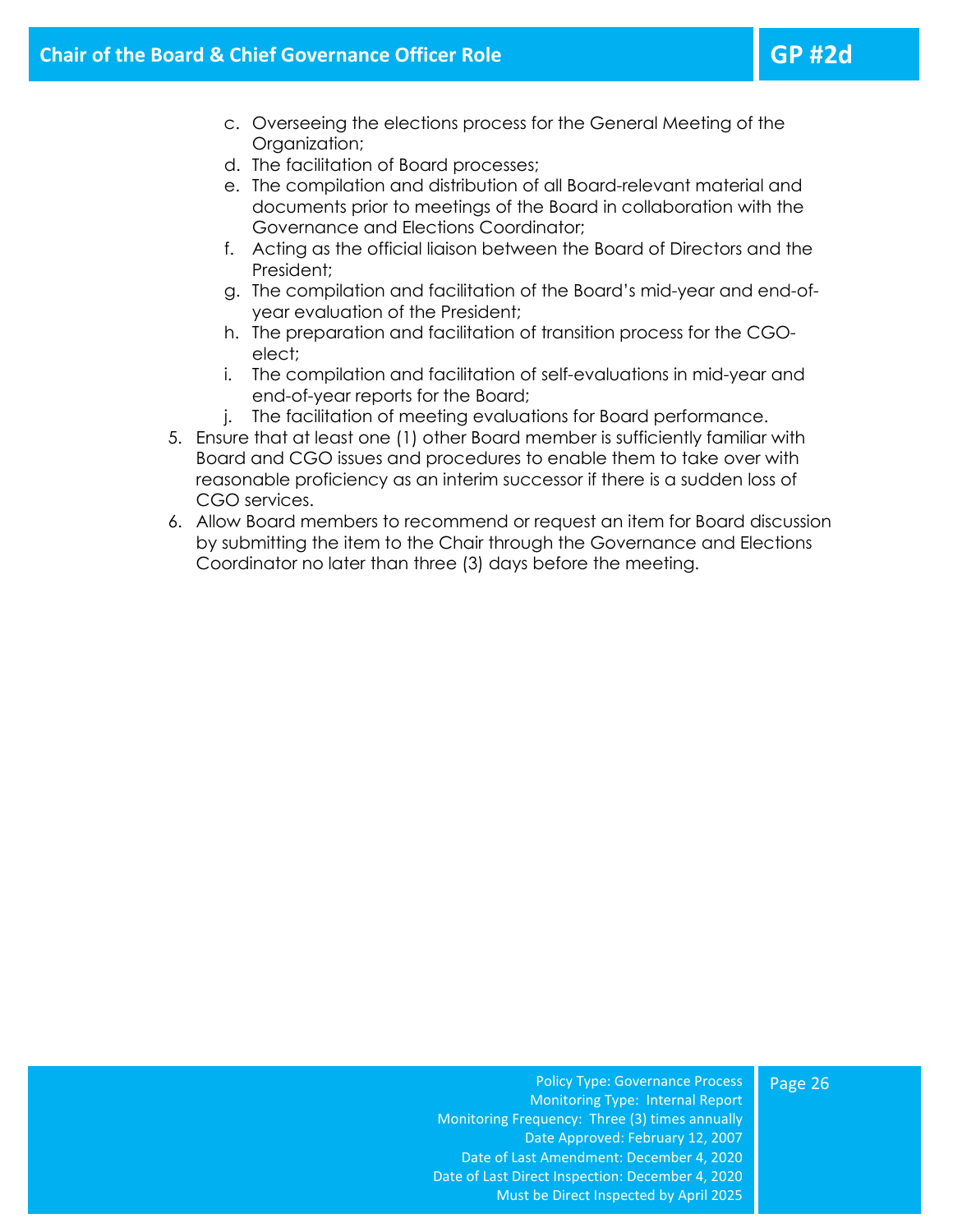**Appendix C:**

**Draft Job Description – Governance and Elections Coordinator**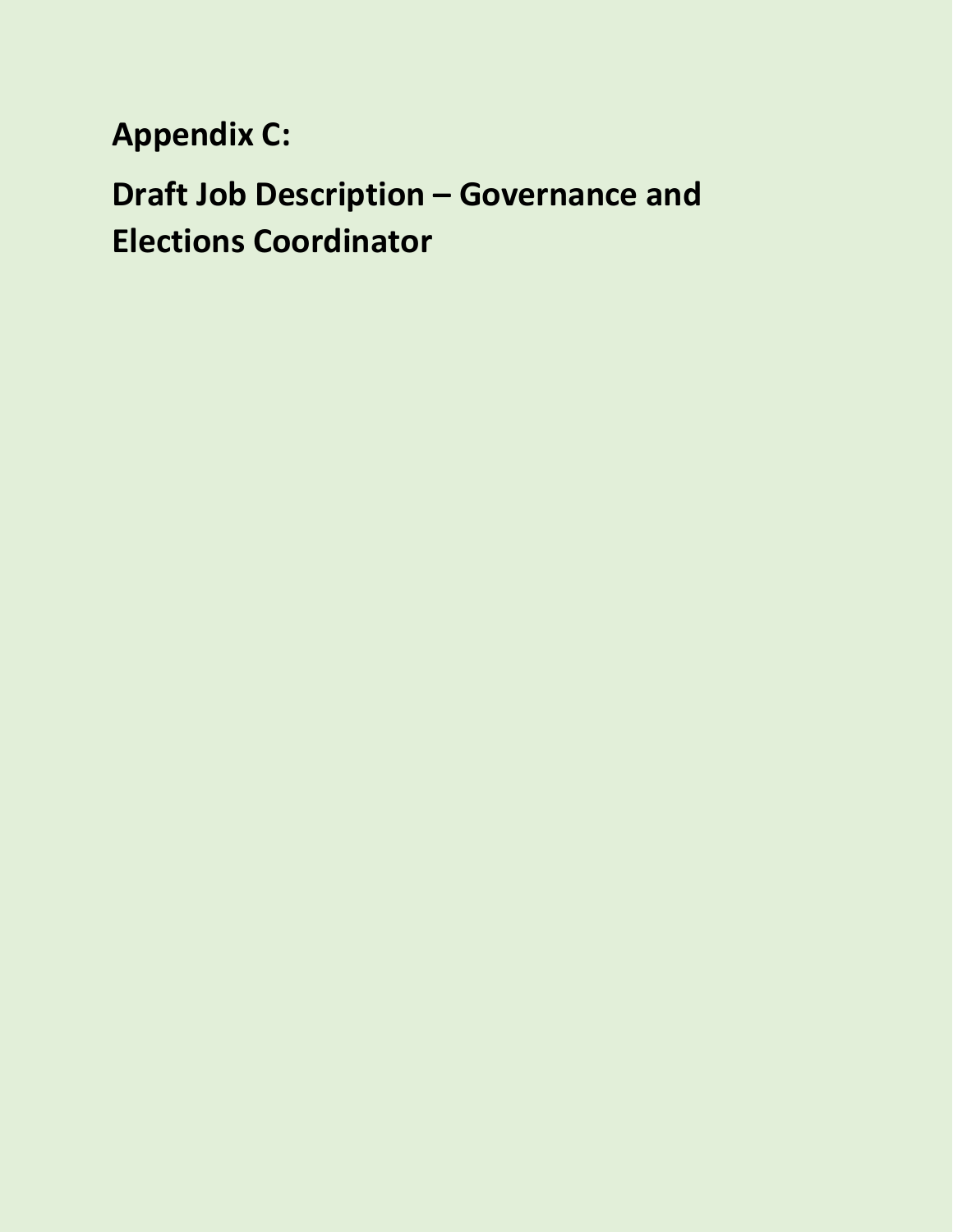# **Draft Job Description**

### **Job Overview:**

- Position title: Governance and Elections Coordinator
- Job type: Part-time, contract
- Salary range: ?
- Office location: Waterloo or Brantford
- Reports to: Administratively: Director, Policy, Research & Advocacy; Functionally: Chair of the Board & CGO and Board of Directors
- Education: Pursuing or completed a post-secondary degree at WLU
- Qualifications: A current Undergraduate student (member of the WLU Students' Union) at the time of application

# **Specific Responsibilities:**

# *Governance Support*

- Create agendas for Board and committee meetings, to be approved by the relevant **Chair**
- Upload agendas and supporting documents to the website and governance portal
- Submit approved minutes to the Chair of the Board & Chief Governance Officer for appropriate signature and filing
- Attend all Board, Elections, and relevant committee meetings to record detailed minutes
- Provide support in drafting new policies or current policy edits as needed
- Liaise with internal and external stakeholders to ensure timely flow of information to the Board
- Create schedule of Board meetings to be presented to the Board for approval
- Track all action items of the Board and reports to the Board on an ongoing basis on the state of outstanding items
- Assist with other tasks and projects as assigned by the Board

# *Administration of Election and Referenda*

- Serve as Chief Returning Officer (CRO) for all Annual and Special Meetings of the corporation
- Coordinate, plan and execute all Annual and Special Meetings of the corporation
- Review all elections policies and recommended changes to the Board when necessary
- Conduct research of elections policies and procedures across the sector and presenting
- Remain knowledgeable and current with any relevant decisions of the Board of Directors affecting elections policies and/or procedures
- Ensure the elections process and campaign period is conducted in an efficient and fair manner
- Work collaboratively with the Elections Committee and the Chair & Chief Governance **Officer**
- Develop, plan, and execute all marketing strategies and plans for the nomination and election periods
- Coordinate the logistics of all campaigning and elections-related activities, including, but not limited to the open forum and polling
- Ensure that all polling systems are tested and functioning prior to elections days
- Assist with other tasks and duties as may be assigned by the Chair & Chief Governance Officer or Board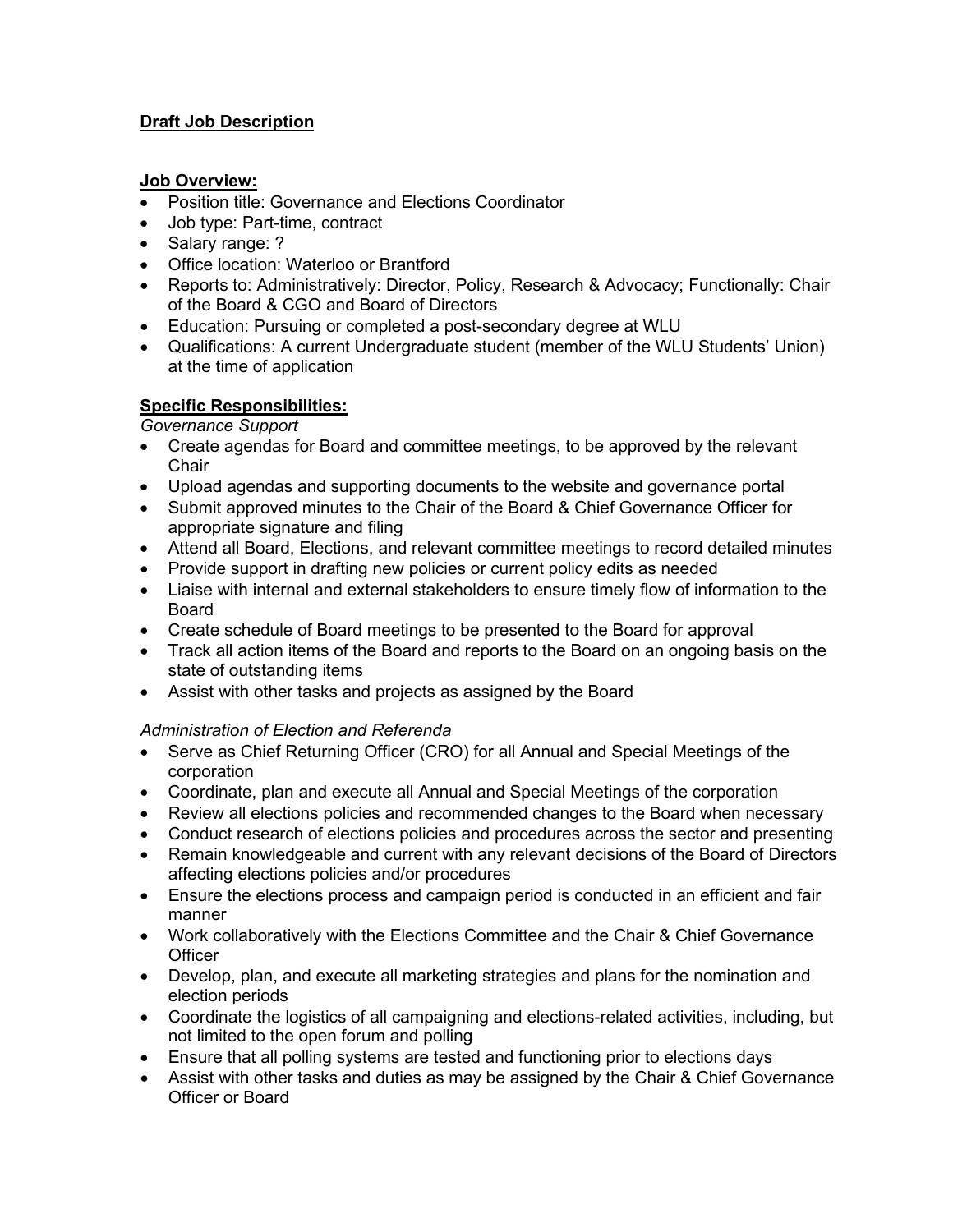# **Committee Memberships:**

- Elections Committee;
- General Meeting and Elections Appeals (ex-officio);
- Any other committee as requested or appointed to by the Chair and Chief Governance Officer or the Board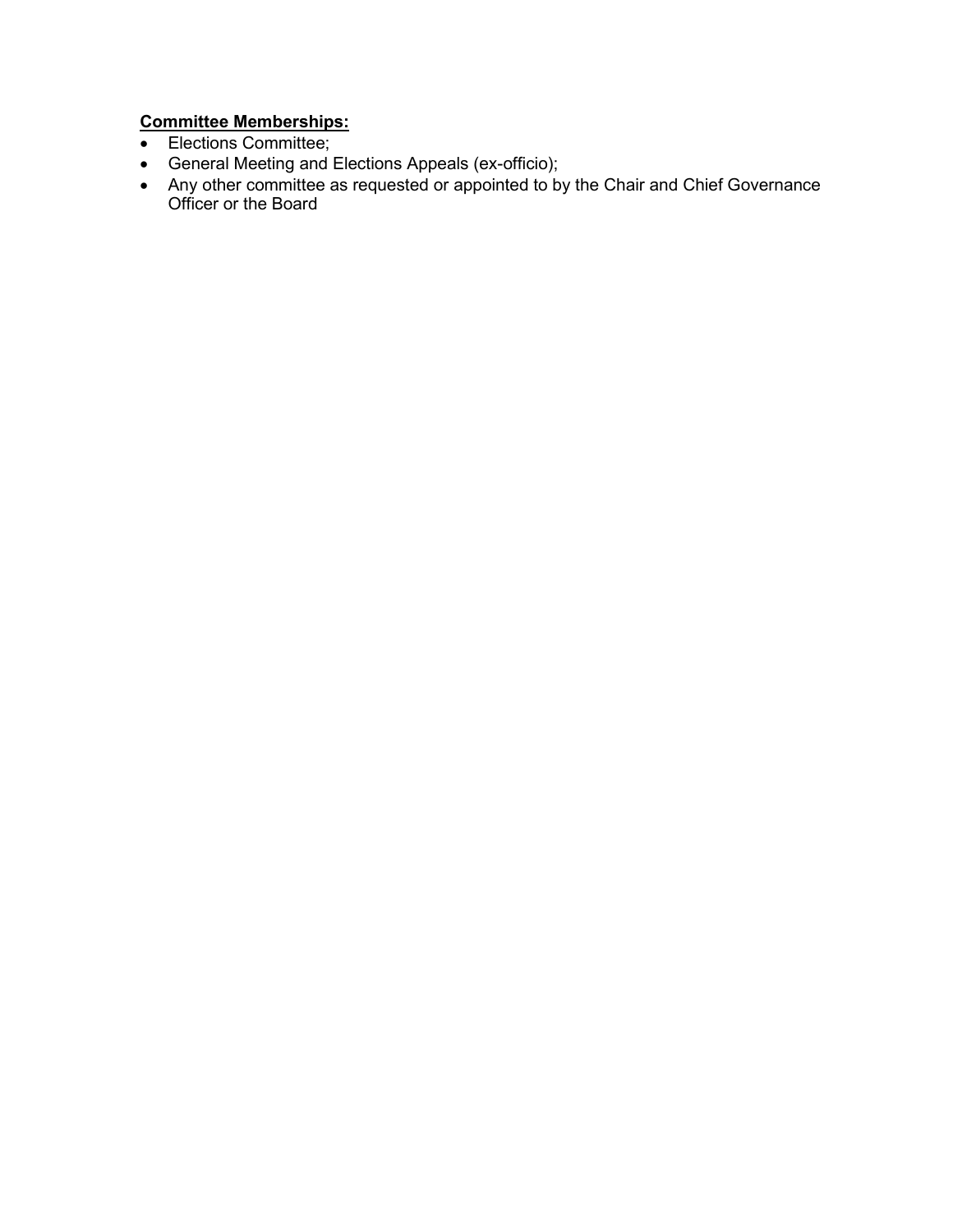**Appendix D:**

**Considerations for the Role – Governance and Elections Coordinator**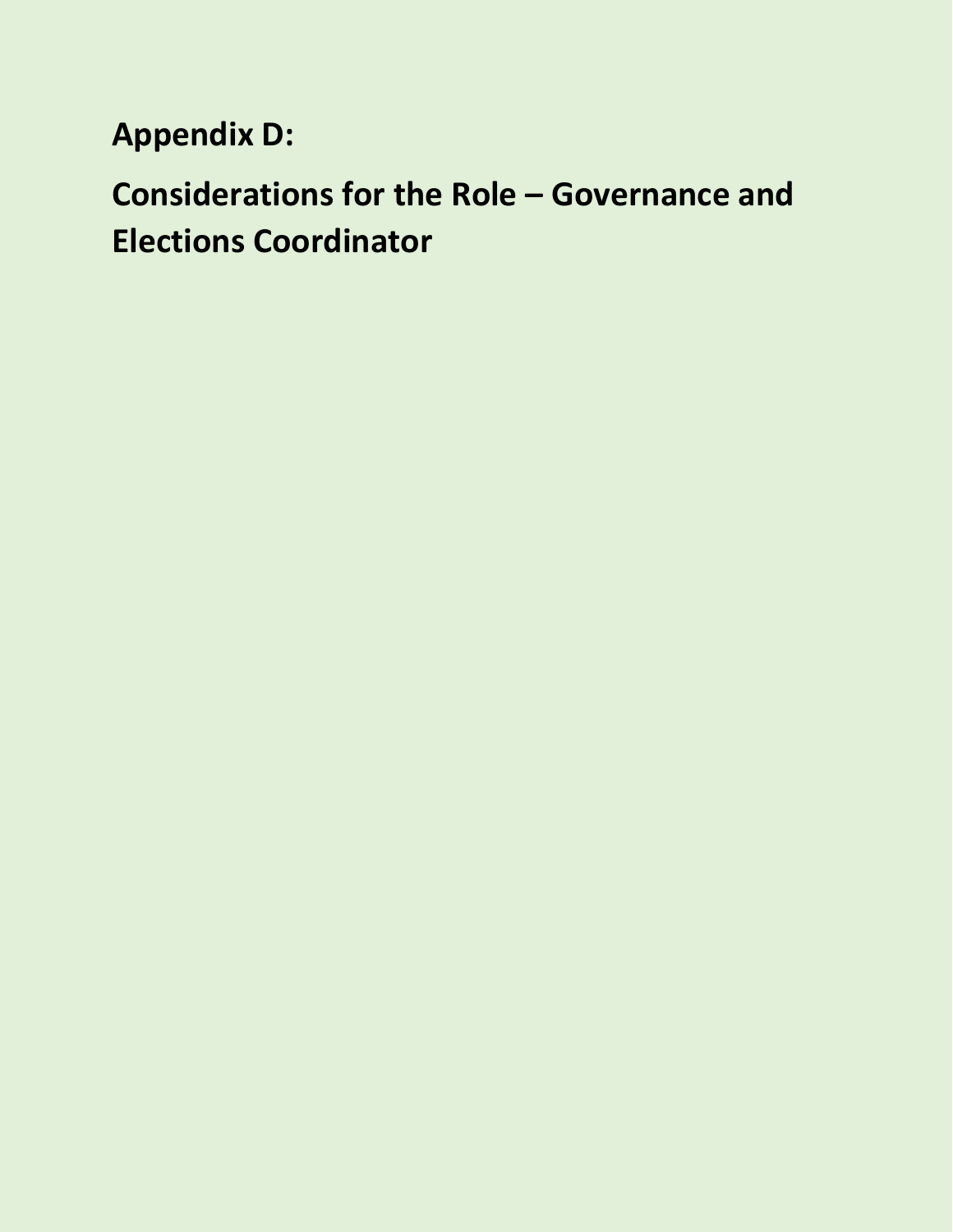## **Job Considerations**

- Do we want the role to essentially be full-time from May-August (meaning no summer job) which would allow the incumbent to be fully dedicated to working on key Board tasks during the "down time" – including general meeting prep?
- Salary vs hourly rate
	- $\circ$  Salary: provides fixed amount for budget purposes and predictably
	- $\circ$  Hourly: have to keep tighter control of hours worked and could accumulate overtime during certain periods (e.g., elections)
- Hiring process
	- $\circ$  Policy and policy would need to be developed to set out the hiring process for the role
	- o Might be best to consider looking at a hybrid structure consisting of both Board members and operational staff (likely including officers of the corporation) given the nature of the role
- Reporting relationship
	- $\circ$  Likely will need to develop a policy that sets out how the employee is managed from a Board perspective
		- **Day-to-day perhaps overseen and managed by the Director, Policy,** Research & Advocacy
- Performance management
	- $\circ$  Need to delineate who would be in charge of overseeing the performance of the incumbent and what role the Board would play and that of operations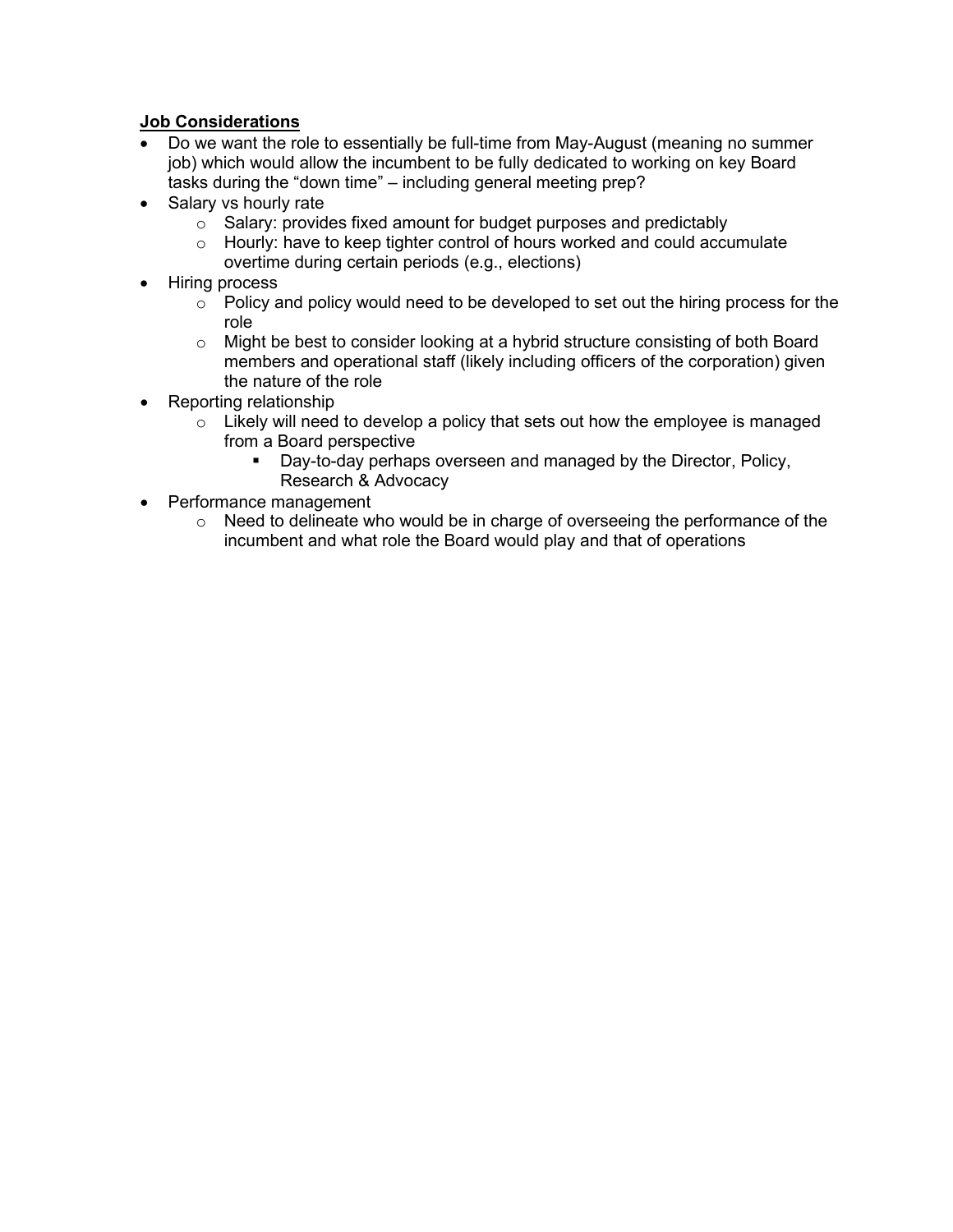<span id="page-15-0"></span>

**Submitted: April 26th, 2022 Prepared By:** Brandon Vale, Chair of the Board Finance Committee **Purpose:** To recommend that the Board consider updating the current policy on internal financial reporting to the Board.

#### **Recommendation:**

**That the Board amend Executive Limitations policy #2e to move from requiring reports to be provided to the Board on a quarterly basis to a new schedule based on the three academic terms.**

#### **Summary:**

The Finance Committee was struck on August 26, 2021, with the mandate to review and assess: 1) Executive Limitations #2d, #2e, and #2f in terms of efficacy, evidence, and compliance; 2) the information provided by the CEO in the monitoring report and; 3) budgetary compliance with the Ends policy and Strategic Plan.

The membership of the Committee consists of Board Chair Dang, Director Vale, Director Del Giudice, and Director Chandhoke. The committee has met on three occasions.

#### **Policy change:**

The current quarterly fiscal period structure of financial reporting to the Board does not align with the cash flow structure experienced by the Students' Union which follows the three (3) academic term structure. Changing to a reporting structure that aligns with the academic terms will allow the Board to be in a better position to review the financial position of the organization and reports of actuals vs projections in a more accurate light.

The updated timelines would be as follows:

- May through August: September
- September through December: January
- January through April: May

#### **Enclosures:**

- Appendix A: Tracked changes version of policy and monitoring schedule
- Appendix B: Clean version of updated policy and monitoring schedule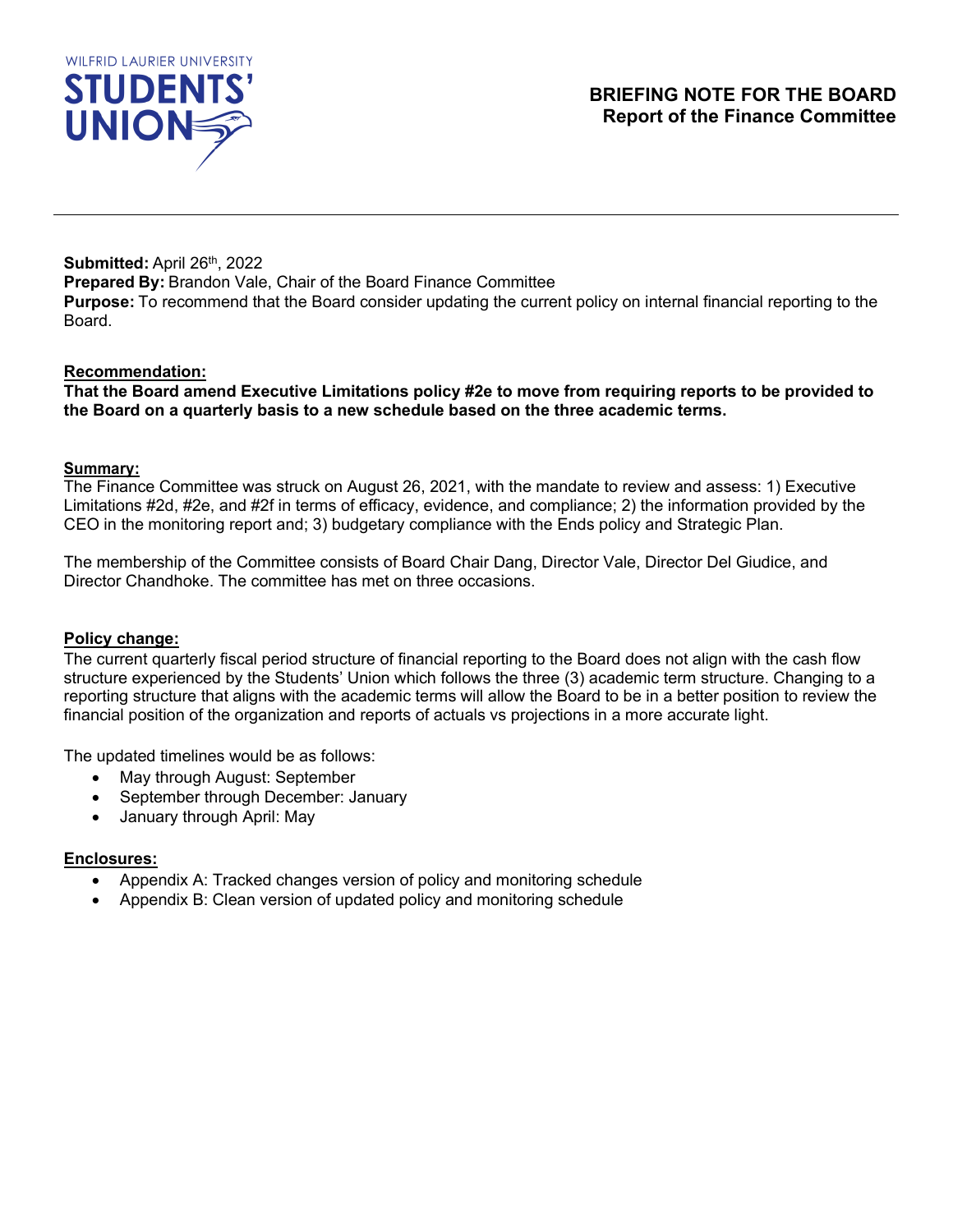# **Appendix A:**

# **Tracked changes version of policy and monitoring schedule**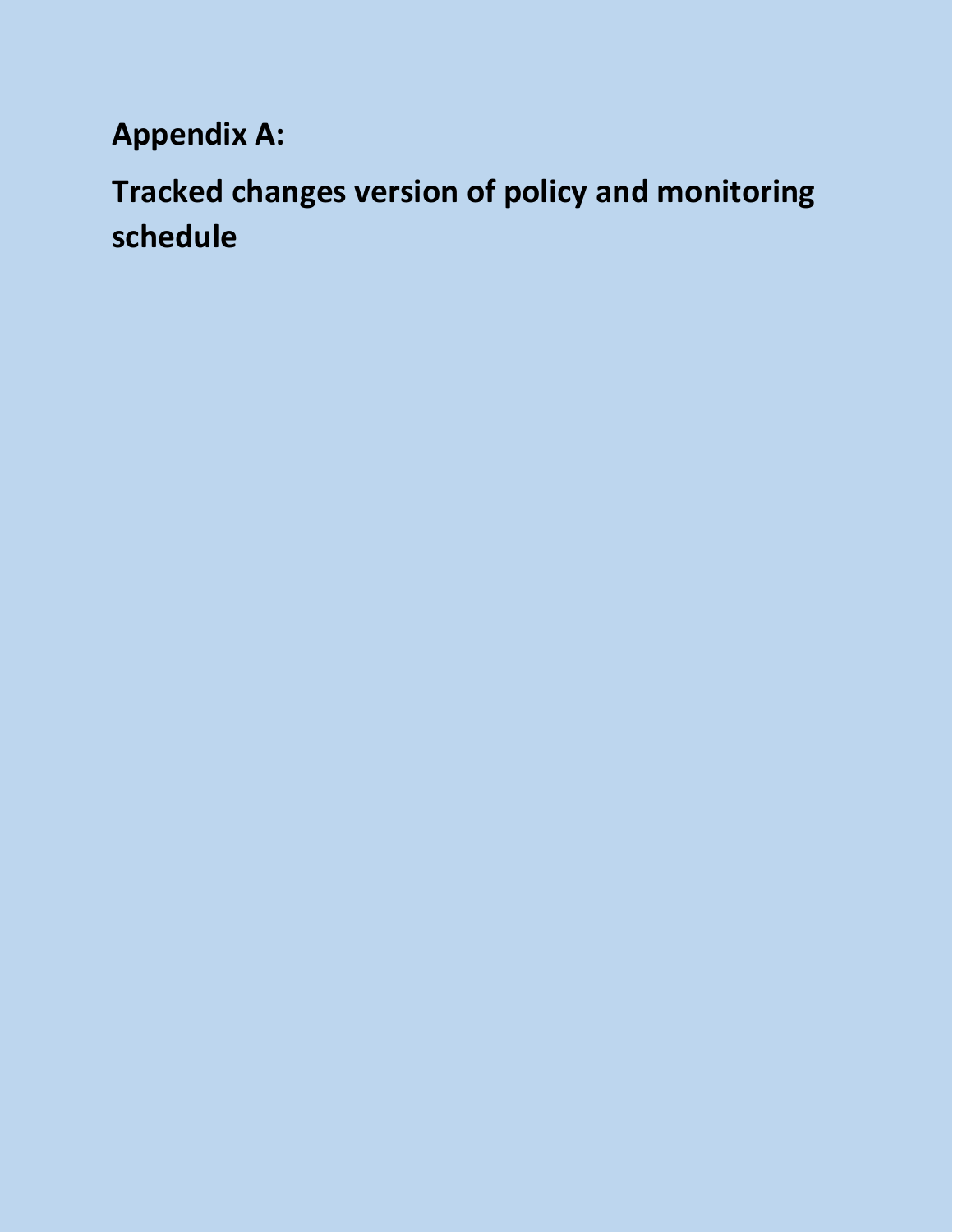**With respect to the financial planning and budgeting process, the President will ensure that all relevant Board policies are considered and followed.**

## **The President will not:**

- 1. Deviate materially from Board Ends priorities during financial planning;
- 2. Risk financial jeopardy in the budget; or
- 3. Create a budget that has not been derived from a multi-year plan that includes a long-term goal of organizational financial self-sustainability.
- 4. Present a budget or updated report to the Board in a manner that is disparate to the previous report.
- 5. Allow the budgeting process to omit:
	- a. Credible projection of revenues and expenses;
	- b. Separation of capital and operational items;
	- c. Cash flow analysis;
	- d. Disclosure of planning assumptions;
	- e. A plan for project financing;
	- f. The over \$10,000 expense report from the previous fiscal year.
- 6. Provide less for Board prerogatives during the year than is set forth in the Cost of Governance budget.
- 7. Allow the Board to go without <del>quarterly r</del>eports at the end of each academic term detailing of actuals to projections.

Policy Type: Executive Limitations Monitoring Type: Internal Report Monitoring Frequency: Anually Date Approved: February 12, 2007 Date of Last Amendment: October 25, 2019 Date of Last Direct Inspection: October 25, 2019 Must be Direct Inspected by April 2024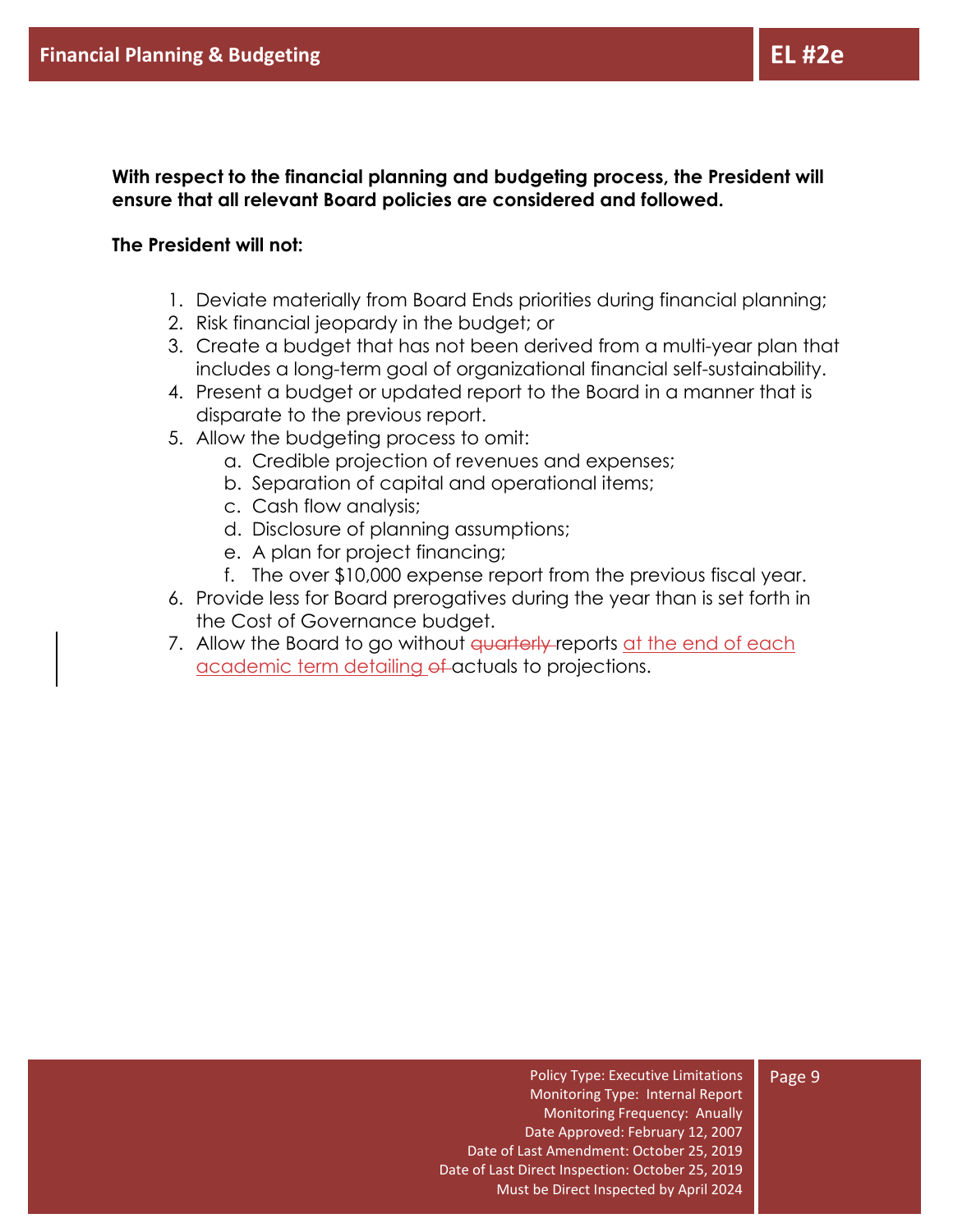| <b>Policy</b>                               | <b>Frequency</b><br>(Times per<br>year) | <b>Periods of</b><br><b>Monitoring</b> | <b>Method</b>                               |
|---------------------------------------------|-----------------------------------------|----------------------------------------|---------------------------------------------|
| Ends                                        |                                         | 12                                     | Internal                                    |
| EL #1 Global Executive Constraint           | $\overline{2}$                          | 4, 11                                  | Report<br>Internal<br>Report                |
| EL #2a Treatment of Consumers               | $\overline{2}$                          | 3, 8                                   | Internal<br>Report                          |
| EL #2b Treatment of Staff                   |                                         | $\overline{6}$                         | Internal<br>Report                          |
| EL #2c Compensation & Benefits              | $\overline{2}$                          | 6, 11                                  | Internal<br>Report                          |
| EL #2d Financial Condition & Activities     | 3                                       | 45, 210, 112                           | Internal<br>Report                          |
|                                             |                                         | 8                                      | External<br>Report                          |
|                                             | $\overline{2}$                          | 7, 12                                  | <b>Board</b><br><b>Direct</b><br>Inchection |
| EL #2e Financial Planning & Budgeting       | 3                                       | 4, 10, 12                              | Internal<br>Report                          |
| EL #2f Asset Protection                     | 3                                       | 4, 10, 12                              | Internal<br>Report                          |
| EL #2g Communication & Support to the Board |                                         | $\overline{6}$                         | Internal<br>Report                          |
| EL #2h Executive Succession                 |                                         | 3                                      | Internal<br>Report                          |
| EL #2j Hiring Practices - Unpaid Staff      | $\overline{2}$                          | 7, 11                                  | Internal<br>Report                          |
| EL #2I General Meetings and Elections       |                                         | 11                                     | Internal<br>Report                          |
| EL #2m Transition of Staff                  |                                         | 12                                     | Internal                                    |
| EL #2n Hiring Practices - Paid Staff        | $\overline{2}$                          | 6, 10                                  | Report<br>Internal<br>Report                |

Policy Type: Board-Management Delegation Monitoring Type: Informal Internal Report Monitoring Frequency: Bi-Annually Date Approved: February 12, 2007 Date of Last Amendment: July 8, 2021 Date of Last Direct Inspection: September 3, 2018 Must be Direct Inspected by April 2023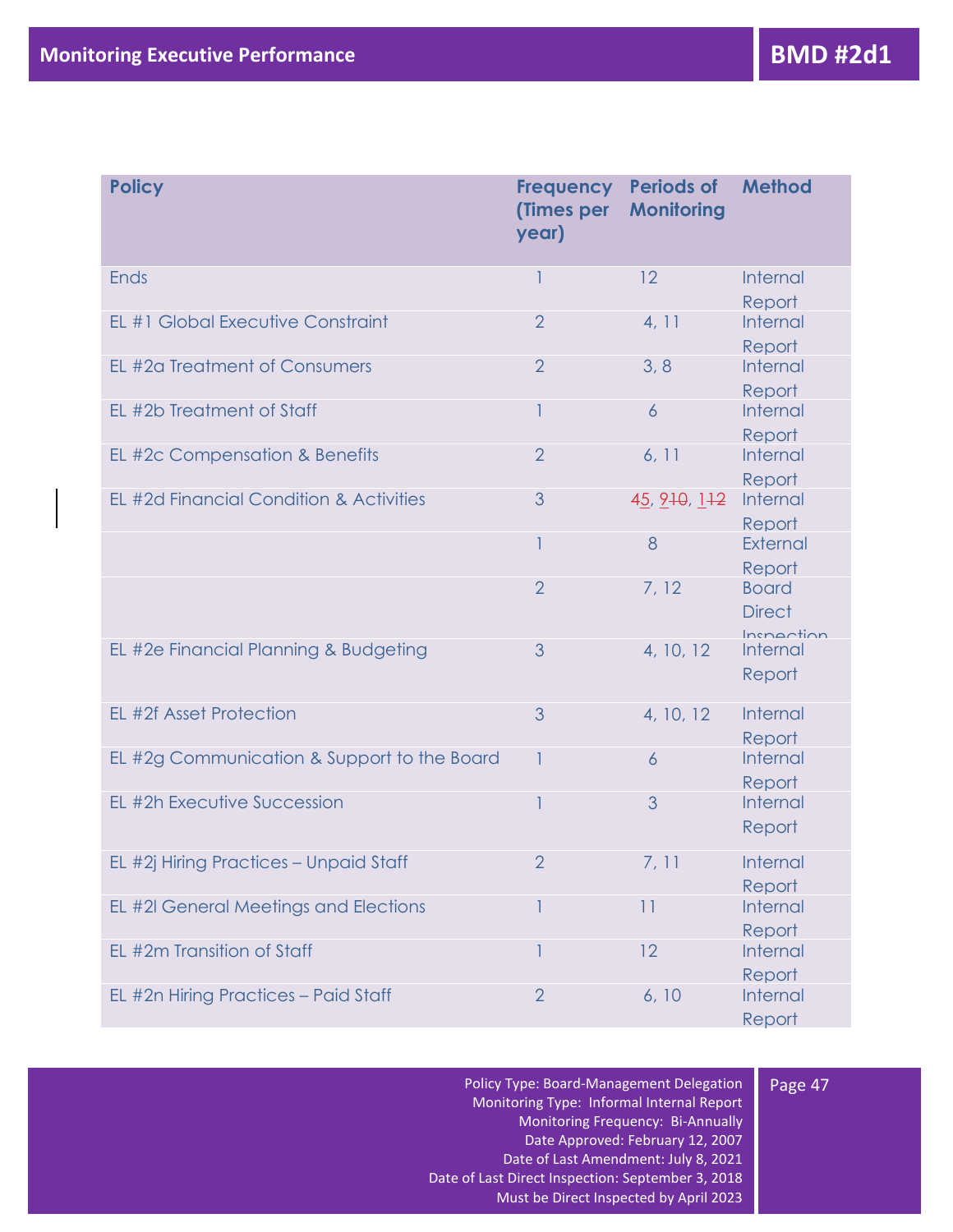**Appendix B:** 

**Clean version of updated policy and monitoring schedule**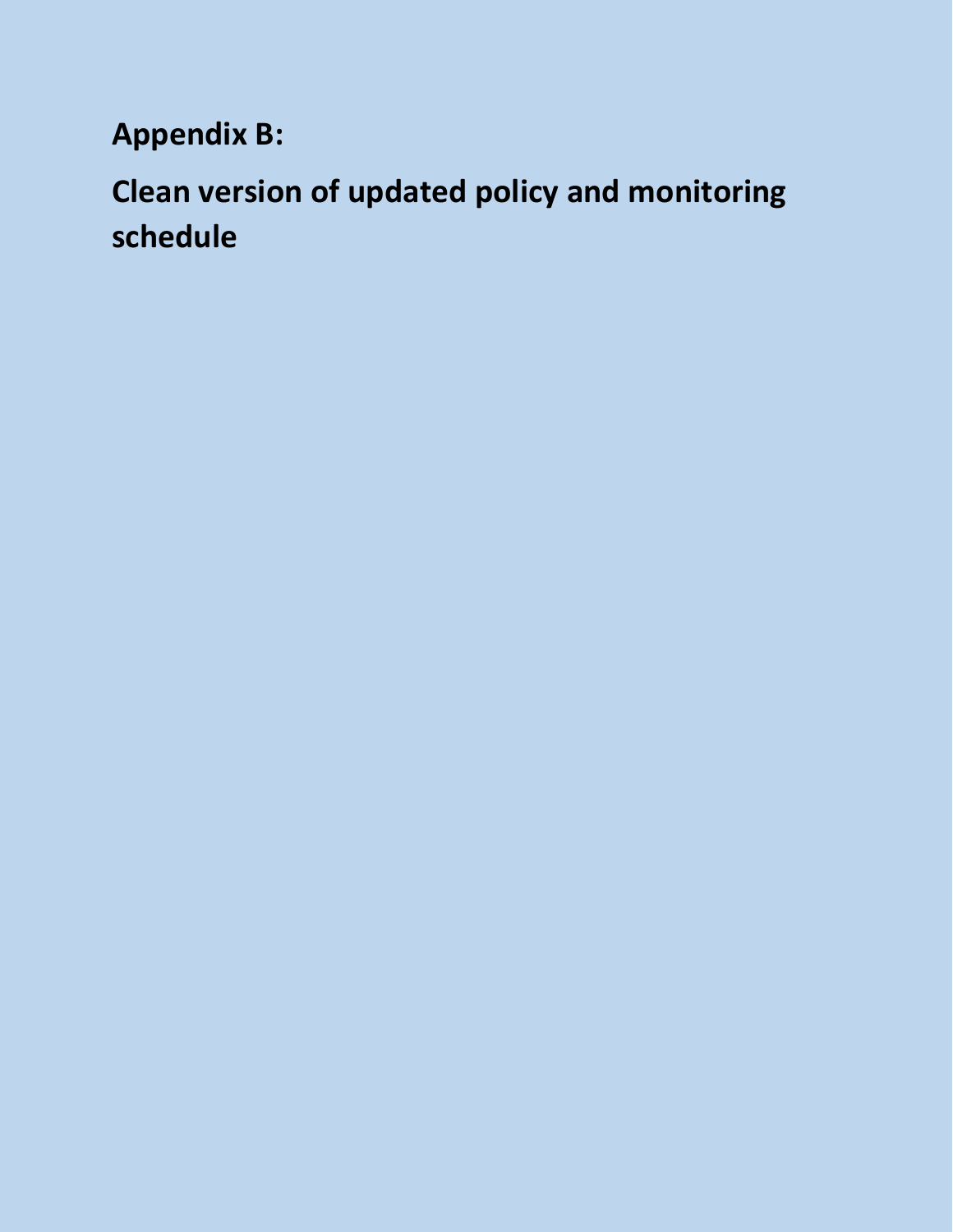**With respect to the financial planning and budgeting process, the President will ensure that all relevant Board policies are considered and followed.**

## **The President will not:**

- 1. Deviate materially from Board Ends priorities during financial planning;
- 2. Risk financial jeopardy in the budget; or
- 3. Create a budget that has not been derived from a multi-year plan that includes a long-term goal of organizational financial self-sustainability.
- 4. Present a budget or updated report to the Board in a manner that is disparate to the previous report.
- 5. Allow the budgeting process to omit:
	- a. Credible projection of revenues and expenses;
	- b. Separation of capital and operational items;
	- c. Cash flow analysis;
	- d. Disclosure of planning assumptions;
	- e. A plan for project financing;
	- f. The over \$10,000 expense report from the previous fiscal year.
- 6. Provide less for Board prerogatives during the year than is set forth in the Cost of Governance budget.
- 7. Allow the Board to go without reports at the end of each academic term detailing actuals to projections.

Policy Type: Executive Limitations Monitoring Type: Internal Report Monitoring Frequency: Anually Date Approved: February 12, 2007 Date of Last Amendment: October 25, 2019 Date of Last Direct Inspection: October 25, 2019 Must be Direct Inspected by April 2024